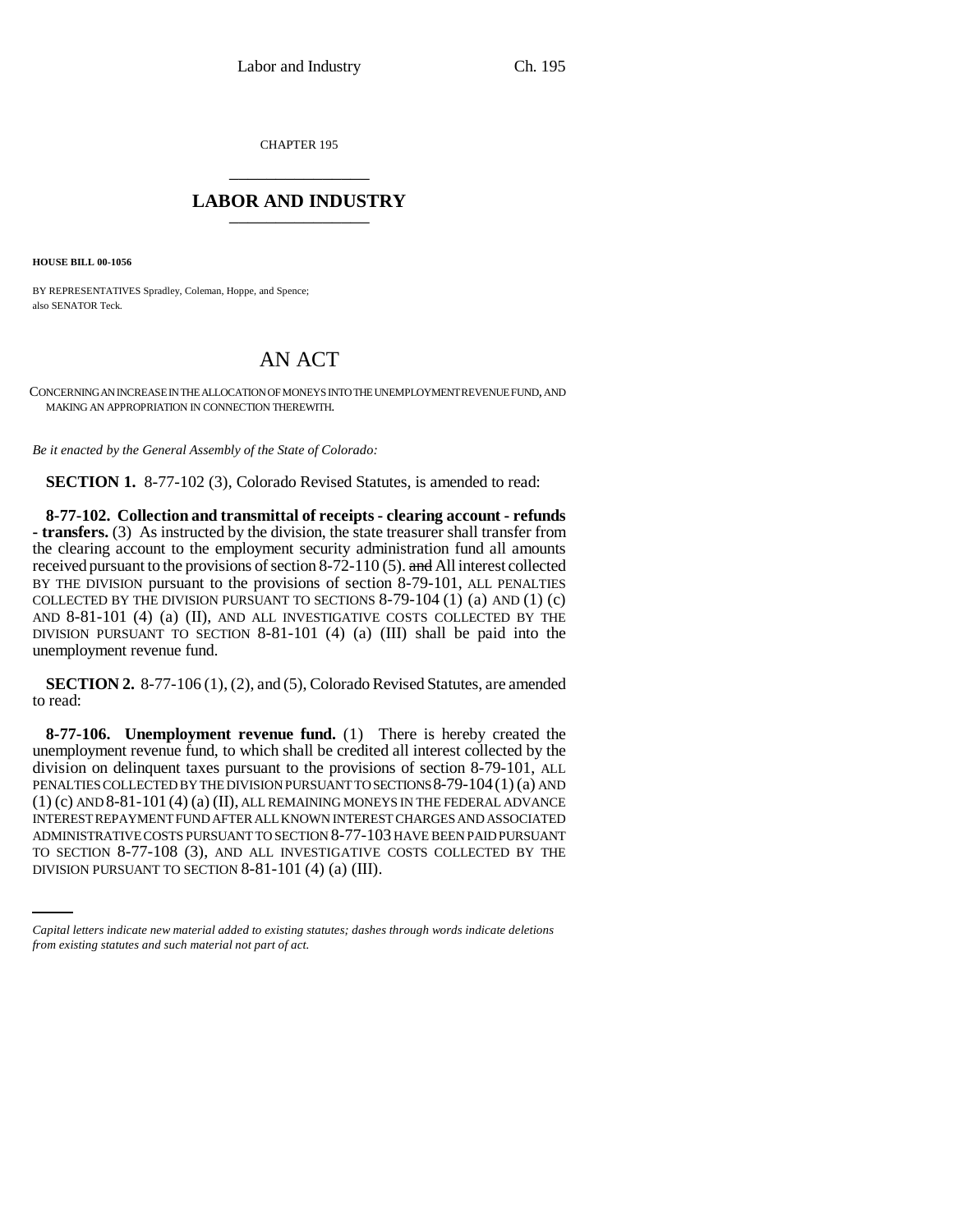## Ch. 195 Labor and Industry

(2) All moneys accruing to the UNEMPLOYMENT REVENUE fund in any manner whatsoever shall be maintained in a separate account by the state treasurer and shall be annually appropriated by the general assembly to the division for the purpose of enforcing compliance with the "Colorado Employment Security Act". Moneys in the UNEMPLOYMENT REVENUE fund shall first be used to make refunds of interest erroneously collected under the provisions of section 8-79-101.

(5) Prior to the beginning of any fiscal year in which the department requests an allocation diversion from the UNEMPLOYMENT REVENUE fund, the joint budget committee in conjunction with the state auditor shall certify that the department has met the goals and time lines established in the work plans submitted the previous year. No additional money shall be appropriated until all such prior conditions of the work plan are satisfied.

**SECTION 3.** 8-79-104 (1) (a) and (1) (c), Colorado Revised Statutes, are amended to read:

**8-79-104. Failure to file true report - penalty.** (1) (a) It is the responsibility of each employer subject to the provisions of articles 70 to 82 of this title to file true and accurate reports whether or not taxes are due and to pay all taxes when due. Whenever an employer fails to furnish tax reports required by the division by the due date, such employer shall be assessed a penalty of fifty dollars for each such occurrence; except that an "employer newly subject" as defined by section 8-76-103 (3) (a) (IV) shall be assessed a penalty of ten dollars for each such occurrence during the first four quarters of coverage. Each subsequent quarter in which the employer continues the failure to file such reports shall be considered a separate occurrence. PENALTIES COLLECTED BY THE DIVISION PURSUANT TO THIS PARAGRAPH (a) SHALL BE PAID INTO THE UNEMPLOYMENT REVENUE FUND.

(c) An employer who is delinquent in paying taxes on the computation date shall have a penalty assessed by the division. The amount of the penalty shall be the amount of delinquent taxes; except that the penalty shall not exceed an amount equal to one percent of the employer's taxable wages paid which were subject to unemployment insurance in the preceding calendar year and, further, the amount of the penalty for an employer who was not subject to the provisions of articles 70 to 82 of this title in the preceding calendar year shall be the amount of delinquent taxes. Such penalty shall be in addition to any payments and interest due under articles 70 to 82 of this title. The penalty shall be payable in four quarterly installments during the current calendar year and shall be remitted to the division with the employer's quarterly report. PENALTIES COLLECTED BY THE DIVISION PURSUANT TO THIS PARAGRAPH (c) SHALL BE PAID INTO THE UNEMPLOYMENT REVENUE FUND.

**SECTION 4.** 8-81-101 (4) (a) (II), Colorado Revised Statutes, is amended, and the said 8-81-101 (4) (a) is further amended BY THE ADDITION OF A NEW SUBPARAGRAPH, to read:

**8-81-101. Penalties.** (4) (a) (II) If any person receives any such overpayment because of his OR HER false representation or willful failure to disclose a material fact, inequitability shall not be a consideration IN ANY CIVIL, ADMINISTRATIVE, OR CRIMINAL ACTION, and the person shall be required to pay the total amount of the